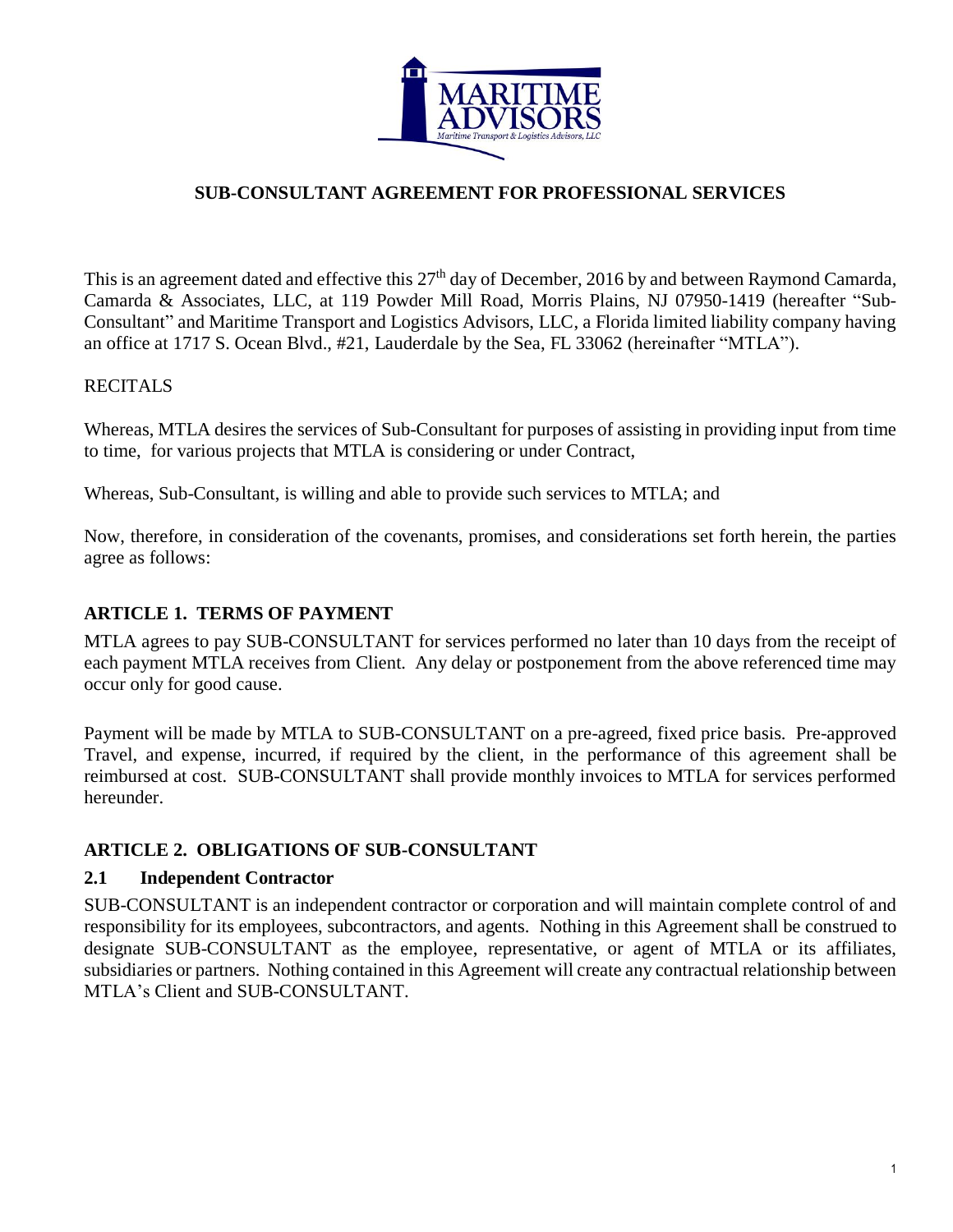# **2.2 Lower Tier Subcontractors**

2.2.1 The names of any proposed or existing subcontractors to SUB-CONSULTANT who will perform a portion of the services required hereunder (Lower Tier Subcontractor) must be submitted to and approved in advance in writing by MTLA.

2.2.2 Neither this Agreement nor any Lower Tier Subcontract will create any contractual relationship between any Lower Tier Subcontractor and MTLA, nor any liability of MTLA to any Lower Tier Subcontractor.

## **2.3 Performance**

The specific hours to be provided by SUB-CONSULTANT on-site shall be determined by MTLA. The specific hours to be provided by SUB-CONSULTANT off-site shall be determined by SUB-CONSULTANT. In either case, MTLA will rely on SUB-CONSULTANT to work as many hours as may be reasonably necessary to provide the services required hereunder but subject to prior approval from MTLA. The standard of care applicable to SUB-Consultant's services will be the degree of skill and diligence normally employed by others performing the same or similar services.

# **2.4** (Intentionally left blank) **Does not apply**

### **2.5 Codes, Laws, and Regulations**

SUB-CONSULTANT will comply with all applicable codes, laws, regulations, standards, and ordinances in force during the term of this Agreement.

### **2.6 Suspension of Services**

SUB-CONSULTANT will, upon written notice from MTLA, suspend, delay, or interrupt all or a part of the Scope of Services. In such event, MTLA shall pay SUB-CONSULTANT for work performed up to the date of suspension when payment received from MTLA's client. In such event, SUB-CONSULTANT will resume the Scope of Services upon written notice from MTLA, and an extension of time and/or an equitable adjustment in compensation, if appropriate, will be mutually agreed upon.

# **ARTICLE 3. OBLIGATIONS OF MTLA**

# **3.1 Timely Review**

MTLA will examine SUB-CONSULTANT's studies, reports, proposals, and other project-related documents in a timely manner.

# **3.2 Prompt Notice**

MTLA will give written notice to SUB-CONSULTANT whenever MTLA observes or becomes aware of any development that affects the scope or timing of SUB-CONSULTANT's services, or any defect in the services of SUB-CONSULTANT.

# **3.3 Furnished Data**

MTLA may provide SUB-CONSULTANT technical data in its possession, including, but not limited to, previous reports, maps, surveys, studies, and other information relating to SUB-CONSULTANT's services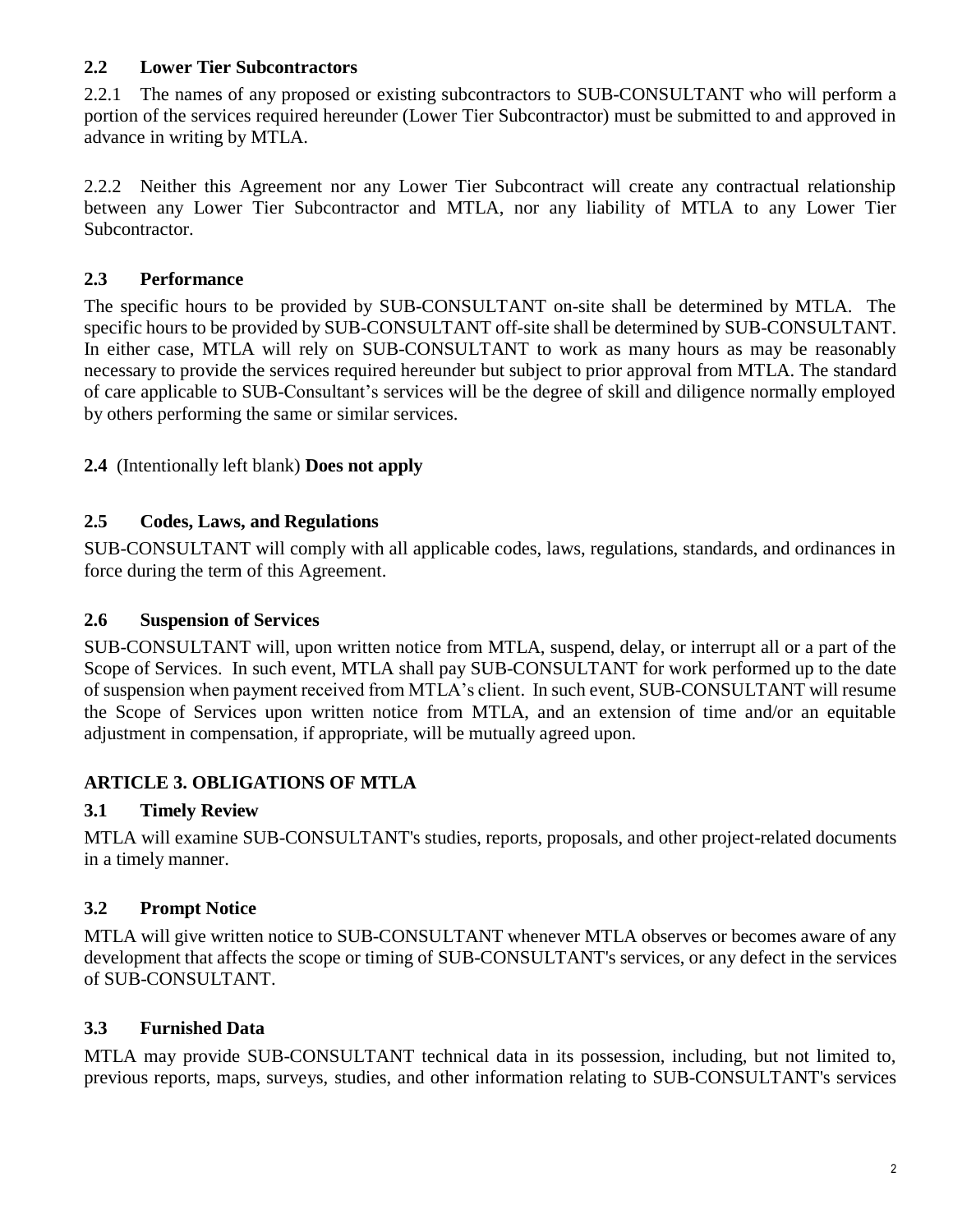hereunder. SUB-CONSULTANT may reasonably rely upon the accuracy of the information provided by MTLA.

## **ARTICLE 4. GENERAL LEGAL PROVISIONS**

### **4.1 Confidential Information**

Sub-Consultant acknowledges that, in the course of performing its duties hereunder, it may obtain information relating to MTLA's Client, which the Client has designated as confidential ("Confidential Information"). Sub-Consultant shall hold at all times, both during the term of this agreement and at all times thereafter, such Confidential Information in the strictest confidence, and shall not use such Confidential Information for any purpose, other than as may be reasonably necessary for the performance of its duties pursuant to this agreement, without the Client's prior written consent. Sub-Consultant shall not disclose any Confidential Information to any person or entity, other than to sub-Consultant's employees or consultants as may be reasonably necessary for purposes of performing its duties hereunder, without the Client's prior written consent. The foregoing notwithstanding, the term "Confidential Information" shall not include information which (i) becomes generally available to the public, other than as a result of a breach hereof, (ii) was available on a non-confidential basis prior to its disclosure to sub-Consultant by the Client, or (iii) becomes available to Sub-Consultant on a nonconfidential basis from a source other than the Client, provided that such source is not bound by a confidentiality agreement with respect to such information. The foregoing notwithstanding, Sub-Consultant may disclose Confidential Information to the extent required by law or regulation, including but not limited to court orders, subpoenas, civil investigative demands and interrogatories.

### **4.2 Proprietary Information**

Copies of documents, files, and other materials collected and/or created in connection with the services by SUB-CONSULTANT shall be provided to MTLA upon completion of the services or upon termination of this Agreement whichever occurs first. MTLA may retain one (1) copy of those documents it deems necessary to preserve its archival, legal, or insurance rights. Nothing in this section shall be construed to impair in any way SUB-CONSULTANT's ownership of documents, files, and other materials collected and/or created in connection with the services. MTLA agrees not to use documents, files, and other materials collected and/or created in connection with the services by SUB-CONSULTANT for its own use or for any purpose except to carry out the services required hereunder.

#### **4.3 Assignments**

Neither party shall have the power to or will assign any of the duties or rights or any claim arising out of or related to this Agreement, whether arising in tort, contract, or otherwise, without the written consent of the other party. Any unauthorized assignment is void and unenforceable. These conditions and the entire Agreement are binding on the heirs, successors, and assigns of the parties hereto.

### **4.4 Waivers**

No waiver by either party of any default by the other party in the performance of any provision of this Agreement will operate or be construed as a waiver of any future default, whether like or different in character.

### **4.5 Force Majeure**

Neither party to this Agreement will be liable to the other party for delays in performing the services required hereunder, or for the direct or indirect cost resulting from such delays, that may result from acts of God, acts of governmental authorities, extraordinary weather conditions or other natural catastrophes, or any other cause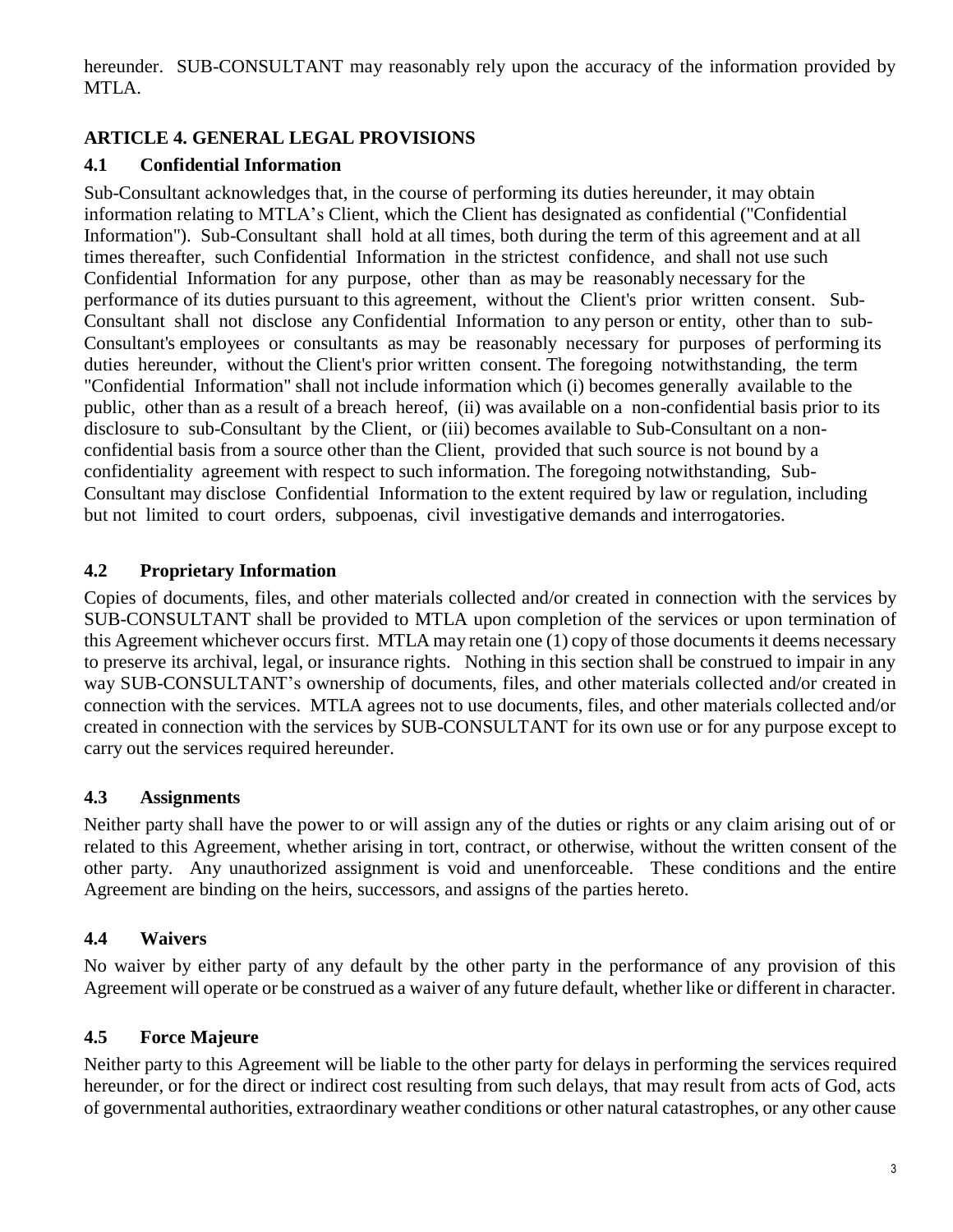beyond the reasonable control or contemplation of either party. Each party will take reasonable steps to mitigate the impact of any force majeure. MTLA will adjust the schedule and compensation under this Agreement to the extent that MTLA's schedule and compensation are equitably adjusted by Client.

### **4.6 No Third Party Beneficiaries**

This Agreement gives no rights or benefits to anyone other than SUB-CONSULTANT and MTLA and has no third-party beneficiaries.

#### **4.7 Jurisdiction**

The validity and interpretation of this Agreement shall be governed by the laws of the State of Florida, without regard to conflicts of law principles. All disputes which arise in connection with this Agreement shall be resolved by the courts of Broward County, Florida (or the federal court otherwise having territorial jurisdiction over such county and subject matter over the dispute).

#### **4.8 Severability and Survival**

If any of the provisions contained in this Agreement are held invalid, illegal, or unenforceable, the enforceability of the other remaining provisions shall not be impaired. Limitations of liability, indemnities, and other express representations shall survive termination of this Agreement for any cause.

### **4.9 Termination**

This Agreement may be terminated by either party hereto upon receipt of fifteen (15) days' written notification by certified mail from one party to the other. In the event of such termination of this Agreement by MTLA, SUB-CONSULTANT agrees to stop all work on the Project, upon effective date of such termination. If this Agreement in whole or in part is terminated, then SUB-CONSULTANT will be entitled to compensation for services performed up to the date of termination. Upon termination, the SUB-CONSULTANT shall deliver legible copies of all completed or partially completed work products required hereunder.

### **4.10 Liability**

Both parties agree that due to the lack of foreseeability of terrorist or criminal events, particularly in light of the attacks of September 11, 2001, that in no event shall SUB-CONSULTANT, its employees, subcontractors, or agents be liable for special or consequential damages, in either contract or tort, whether or not the possibility of such damages has been disclosed to MTLA in advance or could have been reasonably foreseen by SUB-CONSULTANT and, in the event this limitation of damages is held unenforceable, then the parties agree that by reason of the difficulty in foreseeing possible damages, all liability of SUB-CONSULTANT its employees, subcontractors, or agents shall not exceed the gross value of services provided under this Agreement, or \$100,000.00, whichever is greater, as liquidated damages and not as penalty.

### **4.11 Indemnification**

SUB-CONSULTANT shall indemnify and hold harmless MTLA from any civil penalties, losses, claims, and causes of action which result from or arise out of the negligence, willful misconduct, or breach of this Agreement or any of its provisions, by SUB-CONSULTANT, its employees, subcontractors, or agents. MTLA shall indemnify and hold harmless SUB-CONSULTANT, from any civil penalties, losses, claims, and causes of action which result from or arise out of the negligence, willful misconduct, or breach of this Agreement or any of its provisions, by MTLA, its employees, subcontractors, or agents.